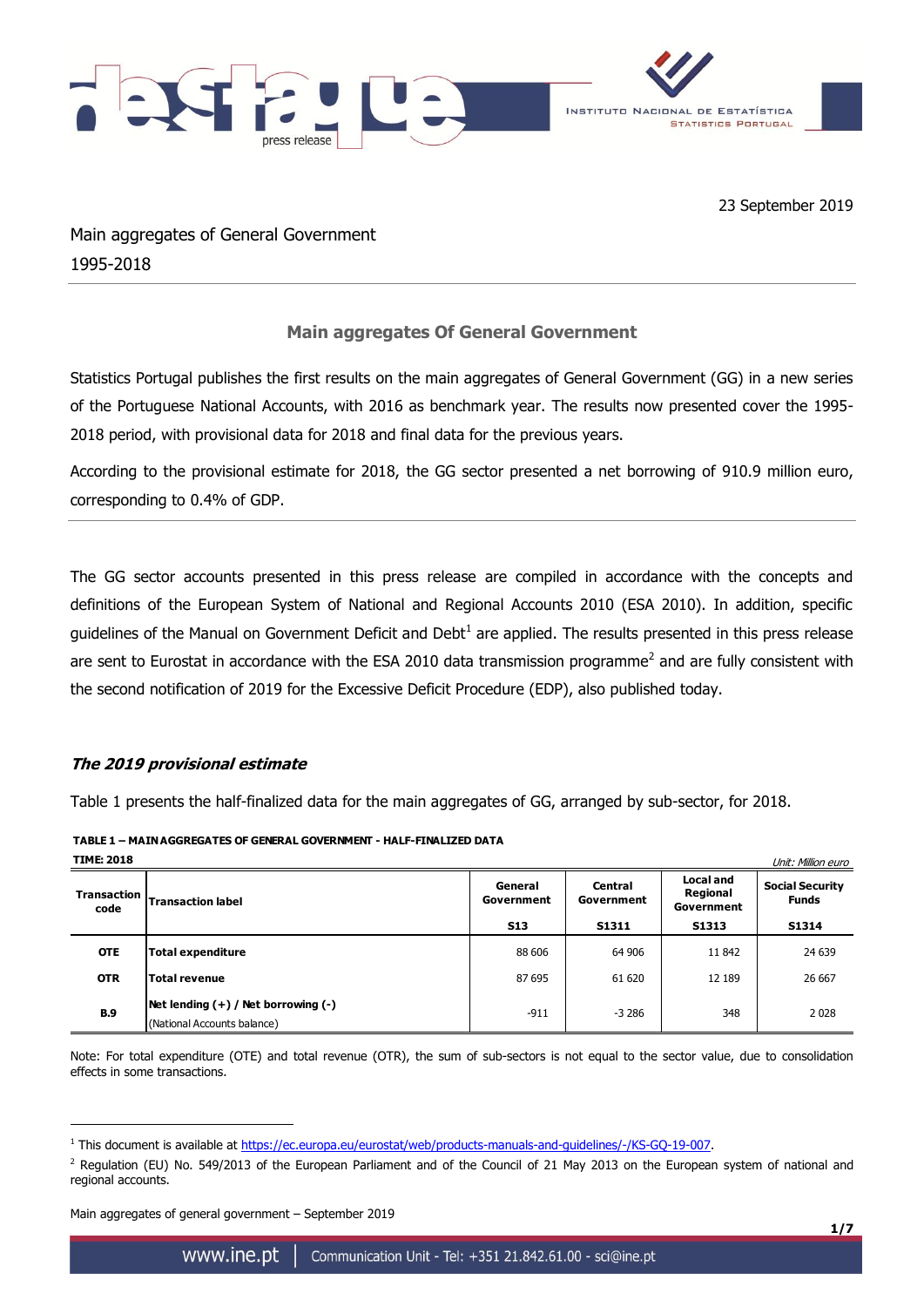

The net borrowing of the GG sector was 910.9 million euro in 2018, which corresponds to 0.4% of GDP (912.8 million euro and 0.5% of GDP in the previous provisional version<sup>3</sup>, published last March). This negative balance was driven by the Central Government subsector, as both the Local and Regional Government and the Social Security Funds presented a positive balance.

Table 2 presents the main components of GG revenue.

| <b>TABLE 2 - GENERAL GOVERNMENT REVENUE</b> |                                      | Unit: Million euro |        |
|---------------------------------------------|--------------------------------------|--------------------|--------|
| Transaction<br>code                         | <b>Transaction label</b>             | 2017               | 2018   |
| <b>OTR</b>                                  | <b>Total revenue</b>                 | 83 105             | 87 695 |
|                                             | Current revenue                      | 82387              | 86867  |
|                                             | lof which                            |                    |        |
| D.2                                         | Taxes on production and imports      | 29 155             | 30 956 |
| D.61                                        | Social contributions                 | 22 693             | 23 835 |
| D.5                                         | Current taxes on income, wealth, etc | 19414              | 20 681 |
| D.9                                         | Capital revenue                      | 718                | 829    |

Compared to 2017, GG total revenue increased by 5.5% in 2018 (4.6 thousand million euro). This positive change is due to the capital revenue increase of 15.4% and the current revenue increase of 5.4%, driven by the growth of its main components: taxes on production and imports (+6.2%), social contributions (+5.0%) and current taxes on income and wealth (+6.5%).

Table 3 presents the main components of GG expenditure for 2017 and 2018. Total expenditure decreased by 0.3% between 2017 and 2018. This reduction was the combined result of an increase in current expenditure (+2.4%) with a decrease in capital expenditure (-26.1%).

The increase in current expenditure was mainly due to the 3.0% growth in social benefits, other than social transfers in kind, and the 2.1% growth in the compensation of employees. In the opposite direction, there was a decrease of 6.8% in interest payments (501 million euro).

As for the capital expenditure, the 2018 decrease was mainly due to the significant drop in capital transfers, which in 2017 included the effect of the recapitalisation process of Caixa Geral de Depósitos (CGD). In the opposite direction, gross capital formation grew 9.4%.

<u>.</u>

<sup>&</sup>lt;sup>3</sup> National Accounts 2011 benchmark provisional estimate.

Main aggregates of general government – September 2019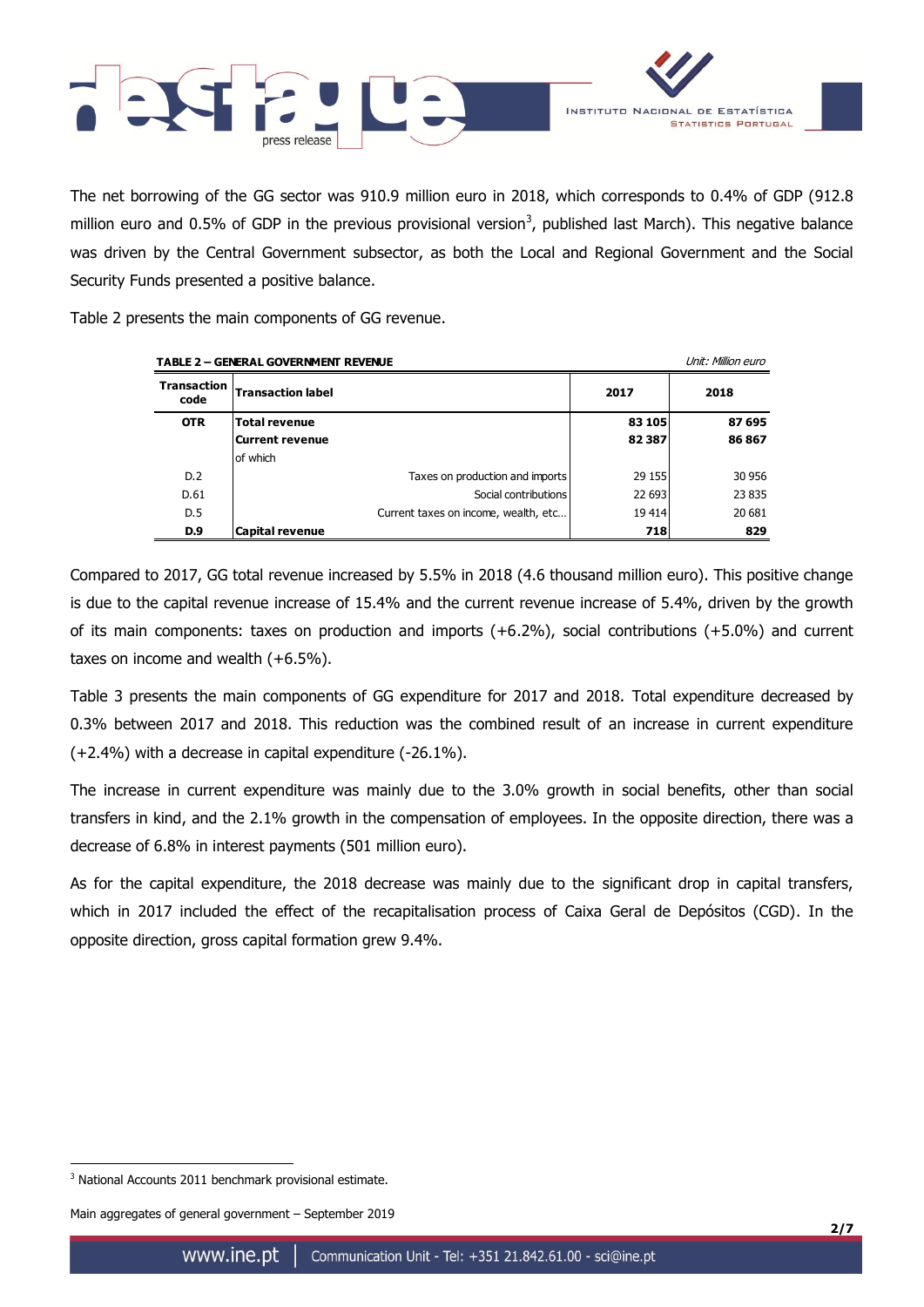



| <b>TABLE 3 - GENERAL GOVERNMENT EXPENDITURE</b> |                                                     |         | Unit: Million euro |
|-------------------------------------------------|-----------------------------------------------------|---------|--------------------|
| <b>Transaction</b><br>code                      | <b>Transaction label</b>                            | 2017    | 2018               |
| <b>OTE</b>                                      | Total expenditure                                   | 88 904  | 88 606             |
|                                                 | Current expenditure                                 | 80 372  | 82 297             |
|                                                 | of which                                            |         |                    |
| D.1                                             | Compensation of employees                           | 21 38 6 | 21835              |
| D.62                                            | Social benefits other than social transfers in kind | 36 013  | 37 099             |
| D.41                                            | Interest                                            | 7 3 9 9 | 6898               |
|                                                 | $D.9+P.5+NP$ Capital expenditure                    | 8533    | 6309               |

As a result of the above mentioned changes, the current expenditure share in total expenditure increased from 90.4% in 2017, to 92.9% in 2018, given the larger weight of social benefits (+1.4 p.p.) and of the compensation of employees (+0.6 p.p.) which, together, represented 66.5% of total expenditure in 2018. In the opposite direction, interest payments accounted for 8.3% of public expenditure in 2017 and 7.8% in 2018.

In accordance with the increase in the current expenditure share, the relative importance of capital expenditure in total expenditure decreased by 2.5 p.p. when compared to the previous year.

Table 4 shows GG balances for 2017 and 2018.

| <b>TABLE 4 - GENERAL GOVERNMENT BALANCES</b> |                                                                          |       | Unit: Million euro |
|----------------------------------------------|--------------------------------------------------------------------------|-------|--------------------|
| <b>Transaction</b><br>code                   | <b>Transaction label</b>                                                 | 2017  | 2018               |
| <b>B.9</b>                                   | $Net$ lending $(+)$ / Net borrowing $(-)$<br>(National Accounts Balance) | -5799 | -911               |
|                                              | Current balance                                                          | 2016  | 4 5 6 9            |
| $B.9 - D.41$                                 | Primary balance                                                          | 1600  | 5987               |

The 2018 provisional estimate reveals that the net borrowing of GG sector decreased by 4.9 thousand million euro when compared to the 2017 results, reaching 910.9 million euro in 2018, which represents 0.4% of GDP. This reduction in the net borrowing was the result of a revenue increase (+5.5%) and a slight decrease in expenditure (-0.3%).

The primary balance (the global balance net of interest payments) increased by more than 4 thousand million euro comparing with 2017, moving to a surplus of near 6 thousand million euro.

## **The change over the period 1995-2018**

Due to the combined performance of revenue and expenditure over the period 1995-2018 there was a persistence GG net borrowing, particularly high between 2009 and 2014, reaching maximums in 2009 and 2010 and a decreasing trend onwards.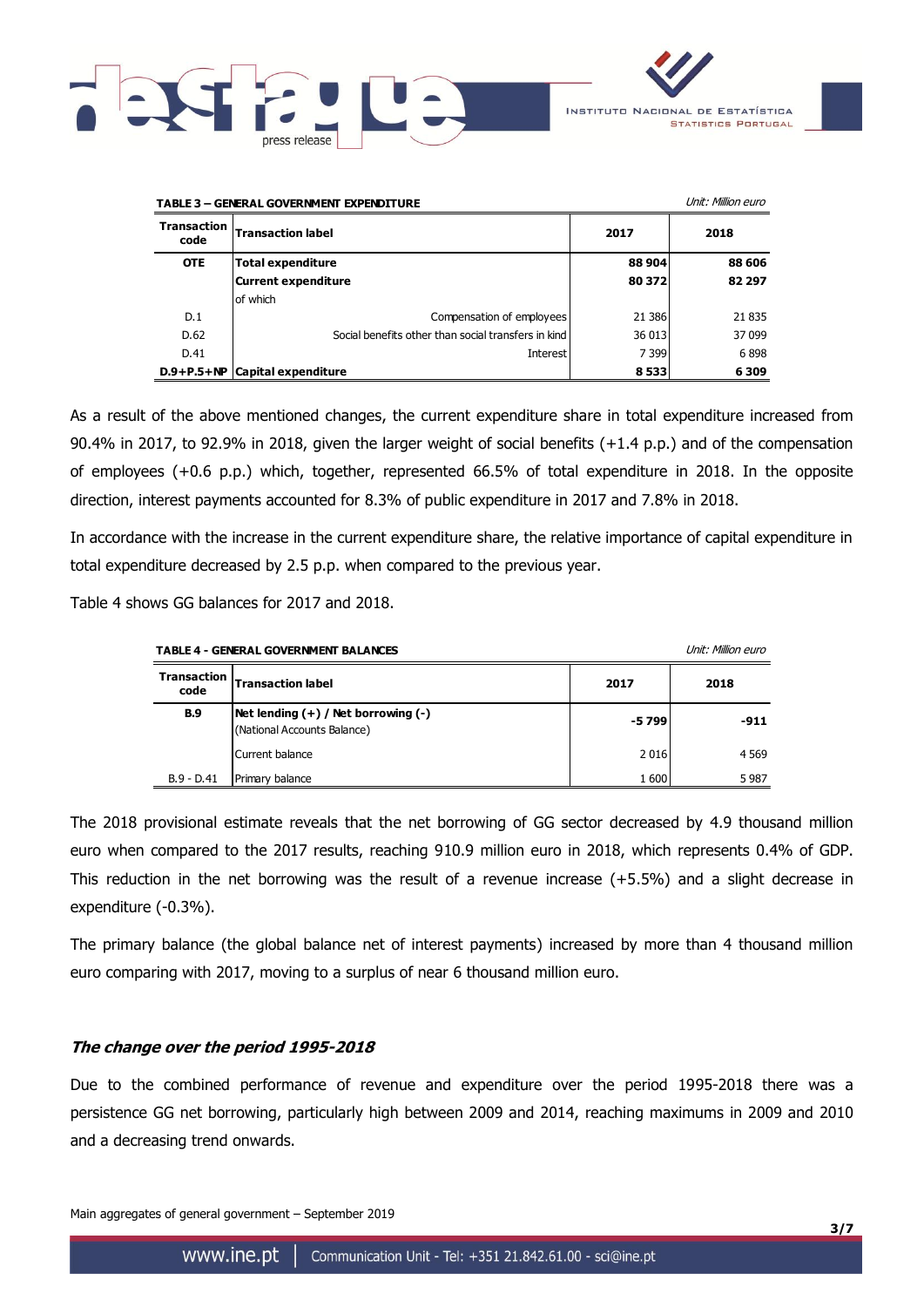



Over the period 1995-2018, tax revenue, including social contributions, ranged from 80% (in 2012) and 86% (in 2018) of total revenue. Over the entire period, taxes on production and imports were the main source of revenue (with an annual contribution, on average, of 34% of total revenue), followed by social contributions (on average, 27% of total revenue) and current taxes on income and wealth (22%).





Between 1995 and 2018, GG total expenditure grew on average 3.8% per year, moving from 38.0 to 88.6 thousand million euro. In percentage of GDP, public expenditure remained relatively stable till 2008, showing a growing trend between 2008 and 2014 and representing, on average over this shorter period, 50% of the GDP.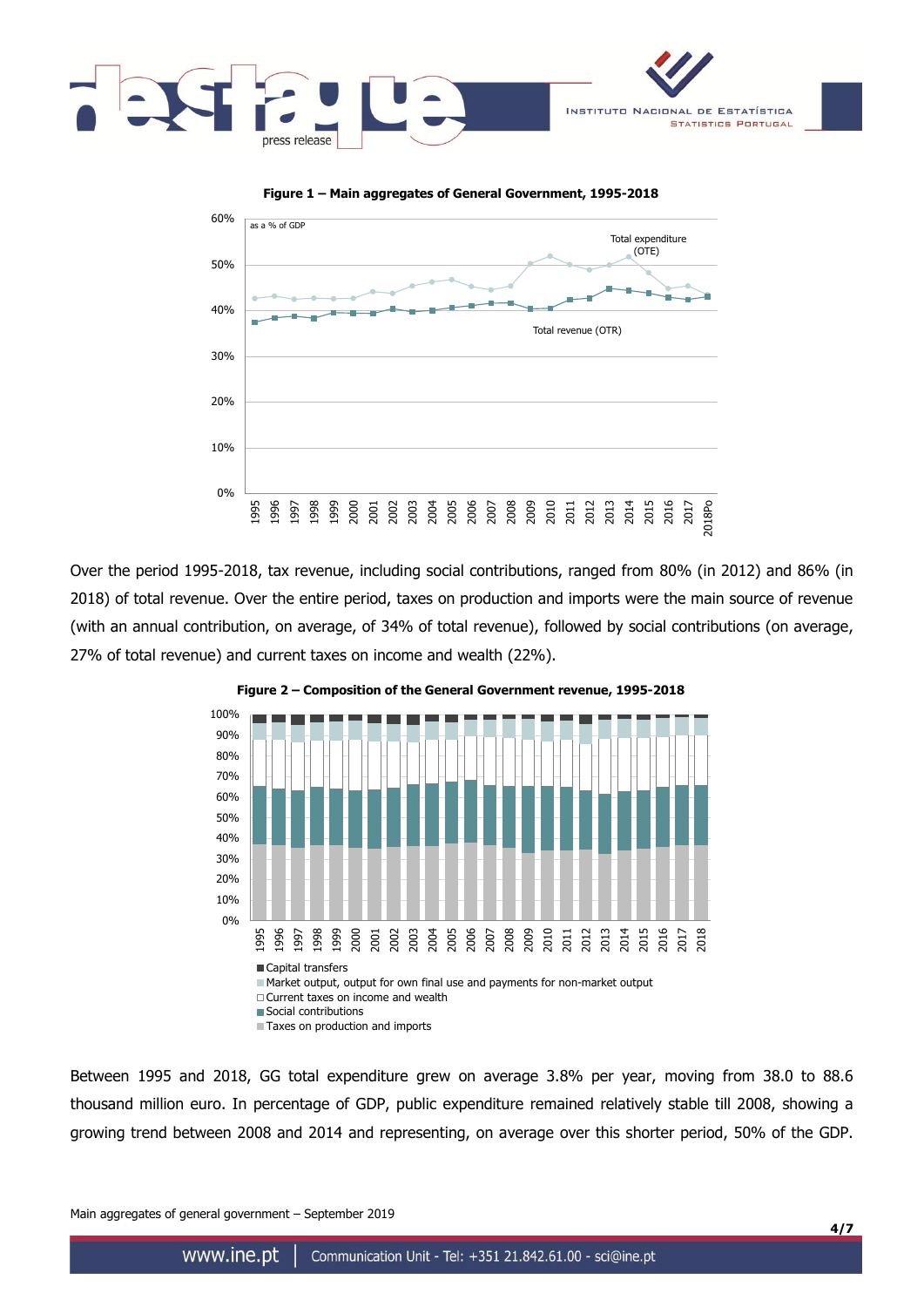

In 2015, this trend has been reversed with 2018 showing a ratio closer to the one of 1995 (43.5% and 42.6% of GDP, respectively).

Over the series, there was a change in the composition of public expenditure given the larger share of social benefits which more than compensated for the decrease in weight of the compensation of employees. In 1995, these two items accounted for 58.2% of GG expenditure, with a slight dominance of the compensation of employees; in 2018, these items accounted for 66.5% of total expenditure, but with unequal individual contributions: 24.6% of the compensation of employees and 41.9% of social benefits.



**Figure 3 – Composition of the General Government expenditure, 1995-2018**

Over the period under analysis, the Portuguese General Government showed a persistence net borrowing, mainly due to the performance of Central Government accounts. The Local and Regional Government, after of period of 12 years of public deficits, has a surplus since 2012 even if with erratic amounts. In case of Social Security Funds, among the 24 budget years under analysis, in only two there was a deficit: 1995 and 2001. In particular, in the last years (since 2015), the Social Security Funds balance in national accounts exceeded 1 thousand million euro.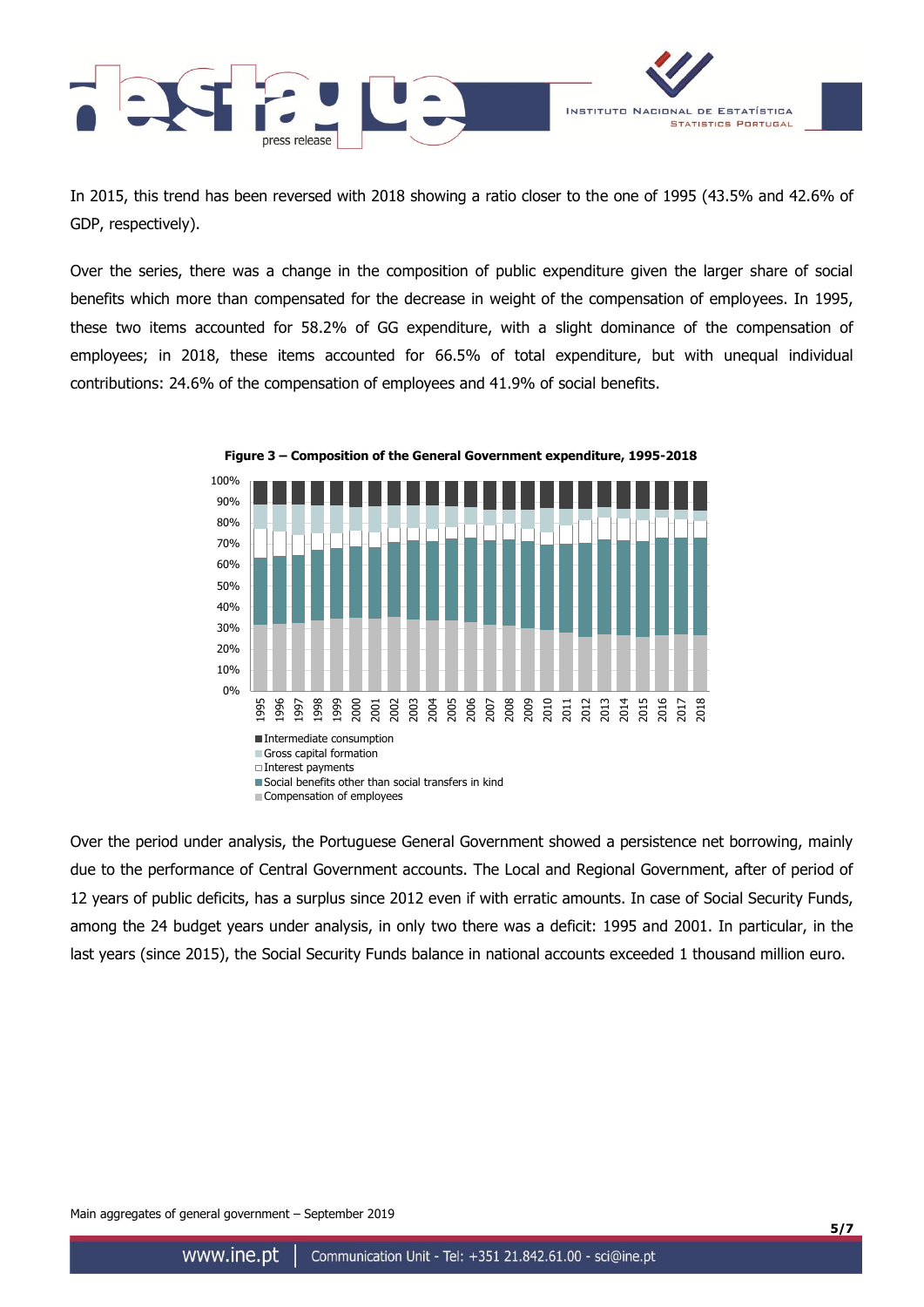





## **Methodological note**

The regular update (usually every five years) of the National Accounts benchmark year is a common practice in European Union countries, and will be implemented in 2019 in more than 20 countries.

Unlike the 2011 benchmark series which incorporated deep methodological changes as a result of the ESA 2010 implementation, the 2016 benchmark series does not include structural methodological changes. In general, the purpose is: i) to incorporate new information, namely in transactions recorded in the Balance of Payments; ii) to integrate improvements in computation methods and procedures, including advices arising from the permanent dialogue with Eurostat; iii) and to improve the consistency between the rest of the world account and the Balance of Payments, which will also produce revised series in October.

In the specific case of the General Government, the 2019 edition of Manual on Government Deficit and Debt (MGDD) clarified the recording procedures of some operations; additionally, some changes were introduced as the result of adjustments in the sector classification of some units.

The results under analysis in this press release correspond to the first release of the main aggregates of General Government within the Portuguese National Accounts 2016 benchmark. The 1995-2017 series is final. The 2018 data are half-finalized. The revisions introduced in the 2016 benchmark have a more significant impact in the period between 2003 and 2016, as shown in Figure 5.